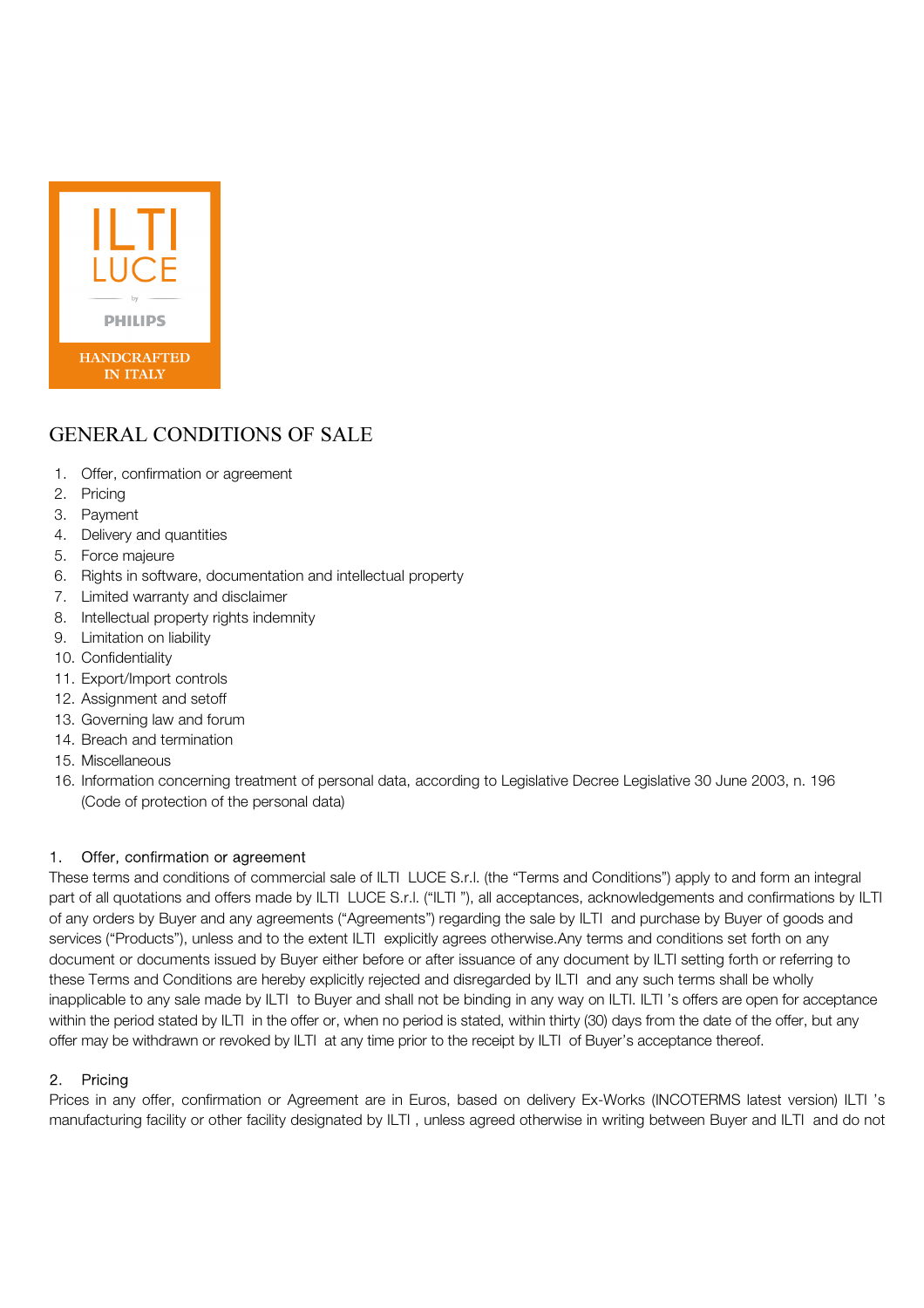include any taxes, duties or similar levies, now or hereafter enacted, applicable to the Products. ILTI will add taxes, duties and similar levies to the sales price where ILTI is required or enabled by law to pay or collect them and these will be paid by Buyer together with the price, including without limitation, costs concerning the application of the WEEE Directive about waste of electric and electronic appliances, if applicable.

# 3. Payment

- (a) Unless agreed otherwise between ILTI and Buyer in writing, ILTI may invoice Buyer for the price of the Products delivered upon delivery of the Products in accordance with the applicable INCOTERM. Net payment is due according to the terms included in the offer or the acceptance of the order issued by ILTI. All payments shall be made to the designated ILTI address. If deliveries are made in installments, each installment may be separately invoiced and shall be paid for when due. No discount is allowed for early payment unless agreed to in writing by ILTI. In addition to any other rights and remedies ILTI may have under applicable law, interest will accrue on all late payments, as per art. 5 of the Legislative Decree 231/2002, at a rate equal to the official ECB rate plus 7% or to the extent permitted by applicable law, from the due date until payment in full.
- (b) All deliveries of Products agreed to by ILTI shall at all times be subject to credit approval of ILTI . If, in ILTI 's judgment, Buyer's financial condition at any time does not justify production or delivery of Products on the above payment terms, ILTI may require full or partial payment in advance or other payment terms as a condition to delivery, and ILTI may suspend, delay or cancel any credit, delivery or any other performance by ILTI .
- (c) In the event of any default by Buyer in the payment of any fees or charges due, or any other default by Buyer, ILTI shall have the right to refuse performance and/or delivery of any Products until payments are brought current and ILTI may suspend, delay or cancel any credit, delivery or any other performance by ILTI . Such right shall be in addition to, and not in lieu of, any other rights and remedies available under the Agreement or at law.

## 4. Delivery and quantities

- (a) Products shall be delivered Ex-Works (INCOTERMS latest version) as designated by ILTI, unless otherwise agreed in writing. Delivery dates communicated or acknowledged by ILTI are approximate only and ILTI shall not be liable for, nor shall ILTI be in breach of its obligations to Buyer, for any delivery made within a reasonable time before or after the communicated delivery date. ILTI agrees to use commercially reasonable efforts to meet the delivery dates communicated or acknowledged by it on the condition that Buyer provides all necessary order and delivery information sufficiently prior to the such delivery date.
- (b) Buyer will give ILTI written notice of failure to deliver and thirty (30) days within which to cure. If ILTI does not deliver within such thirty (30) day period, Buyer's sole and exclusive remedy is to cancel the affected and undelivered portions of the Agreement.
- (c) Title in the Products shall pass to Buyer upon payment in full of the purchase price in respect thereof. Risk of loss in the Products shall pass to Buyer upon ILTI's delivery in accordance with the applicable INCOTERMS.
- (d) If Buyer fails to take delivery of Products ordered, then Buyer shall immediately notify it to ILTI and ILTI may deliver the Products in consignment at Buyer's cost.
- (e) In the event ILTI's production is curtailed for any reason, ILTI shall have the right to allocate its available production and Products among its various customers and as a result may sell and deliver to Buyer fewer Products than specified in the Agreement, as the case may be.

#### 5. Force majeure

ILTI shall not be liable for any failure or delay in performance if:

- (i) such failure or delay results from interruptions in the Product manufacturing process; or
- (ii) such failure or delay is caused by Force Majeure as defined below or by law.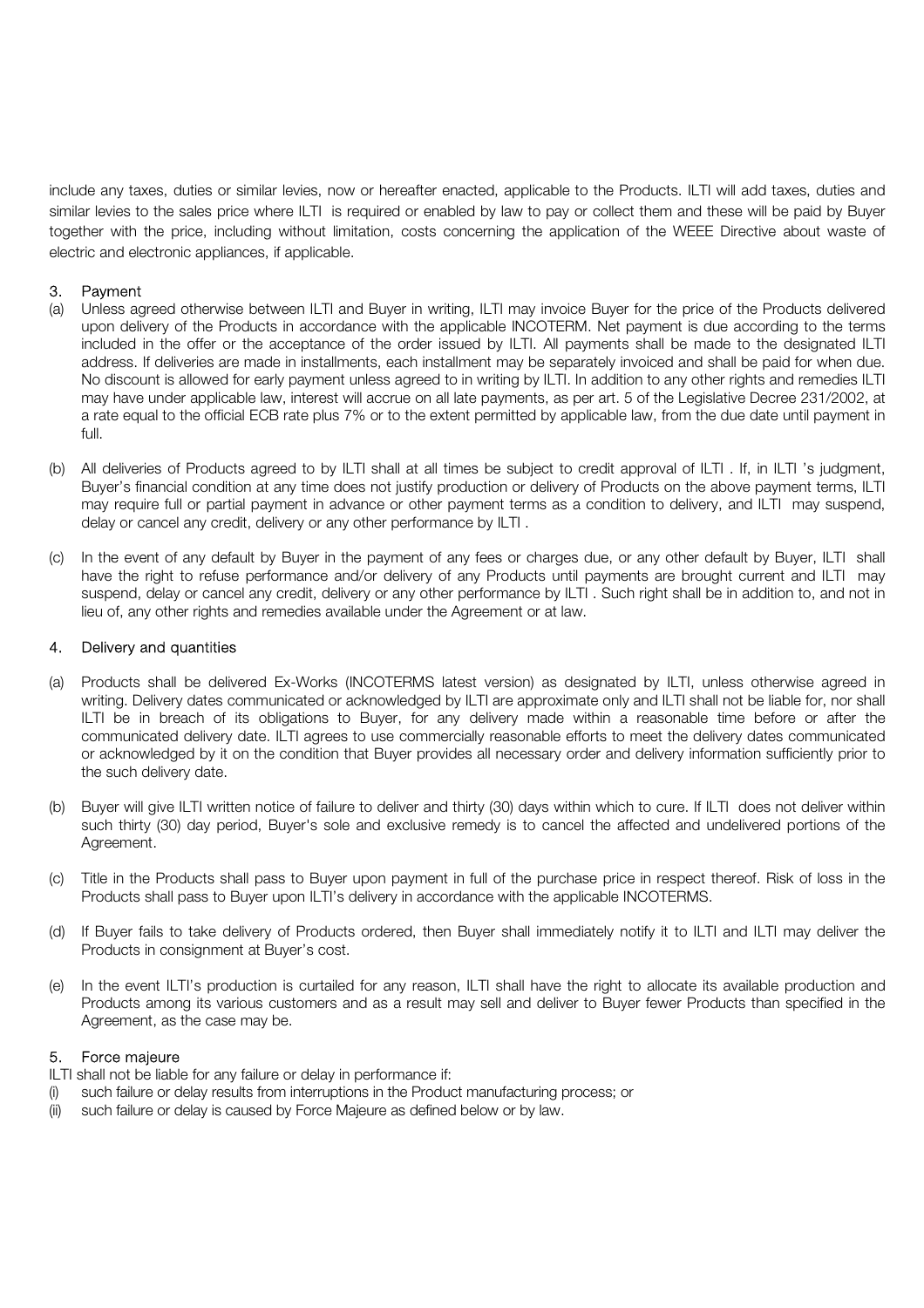In case of such a failure as set forth above, the performance of the relevant part(s) of the Agreement will be suspended for the period such failure continues, without ILTI being responsible or liable to Buyer for any damage resulting therefrom.

The expression "Force Majeure" shall mean and include any circumstances or occurrences beyond ILTI's reasonable control whether or not foreseeable at the time of the Agreement - as a result of which ILTI cannot reasonably be required to execute its obligations including force majeure and/or default by one of ILTI's suppliers. In the event that the Force Majeure extends for a period of three (3) consecutive months (or in the event that the delay is reasonably expected by ILTI to extend for a period of three (3) consecutive months), ILTI shall be entitled to cancel all or any part of the Agreement without any liability towards Buyer.

#### 6. Rights in software, documentation and intellectual property

Subject to the provisions set forth herein, the sale by ILTI of a Product implies the non-exclusive and non-transferable limited license to Buyer under any of ILTI's and/or its affiliates' intellectual property rights ("ILTI's IPR") in the territory to use and resell Products as sold by ILTI to Buyer.

To the extent that software and/or documentation is embedded in or delivered with a Product, the sale of such Product shall not constitute the transfer of ownership rights or title in such software and/or documentation to Buyer, but, subject to the provisions set forth herein, shall only imply a non-exclusive and non-transferable license to Buyer under ILTI intellectual property rights to use such software and/or documentation in conjunction with and as embedded in or delivered with the Products as supplied by ILTI in the territory.

Buyer shall not: (a) modify, adapt, alter, translate, or create derivative works from any software residing in or provided by ILTI in conjunction with any Products; (b) assign, sublicense, lease, rent, loan, transfer, disclose, or otherwise make available such software; (c) merge or incorporate such software with or into any other software; or (d) reverse assemble, decompile, disassemble, or otherwise attempt to derive the source code for such software without written authorization from ILTI except as explicitly allowed under applicable law. Buyer shall reproduce, without any amendments or changes thereto, any proprietary rights legends of ILTI and/or its affiliates or its third party suppliers in any software or documentation provided by ILTI License terms of third parties may apply.

#### 7. Limited warranty and disclaimer

- (a) ILTI warrants that under normal use in accordance with the applicable user manual the Products, (excluding any software that is not embedded in a Product by ILTI shall, at the time of delivery to Buyer and for a period of thirty-six (36) months from the date on the waybill (or such other period as may be agreed upon in writing by the parties), be free from defects in material or workmanship and shall substantially conform to ILTI's specifications for such Product, or such other specifications as ILTI has agreed to in writing, as applicable. ILTI's sole and exclusive obligation, and Buyer's sole and exclusive right, with respect to claims under this warranty shall be limited, at ILTI's option, either to the replacement or repair of a defective or non-conforming Product or to an appropriate credit for the purchase price thereof. ILTI will have a reasonable time to repair, replace or credit. The non-conforming or defective Products shall become ILTI's property as soon as they have been replaced or credited.
- (b) Buyer may ship Products returned under warranty to ILTI's designated facility only in conformance with ILTI's then-current return material authorization policy. Buyer shall pay for returned Products that are not found to be defective or nonconforming together with the freight, testing and handling costs associated therewith.
- (c) Notwithstanding the foregoing, ILTI shall have no obligations under warranty if the alleged defect or non-conformance is found to have occurred as a result of environmental or stress testing, misuse, use other than as set forth in the user manual, neglect, improper installation or accident, or as a result of improper repair, alteration, modification, storage, transportation or improper handling.
- (d) The express warranty granted above shall extend directly to Buyer and not to Buyer's customers, agents or representatives and is in lieu of all other warranties, whether express or implied, including without limitation any implied warranties of fitness for a particular purpose, merchantability, or non-infringement of intellectual property rights. With the only exception of willful misconduct and gross negligence, all other warranties are hereby specifically disclaimed by ILTI.
- (e) Subject to the exclusions and limitations set forth in Section 9 of the Terms and Conditions, the foregoing states the entire liability of ILTI in connection with defective or non-conforming Products supplied hereunder.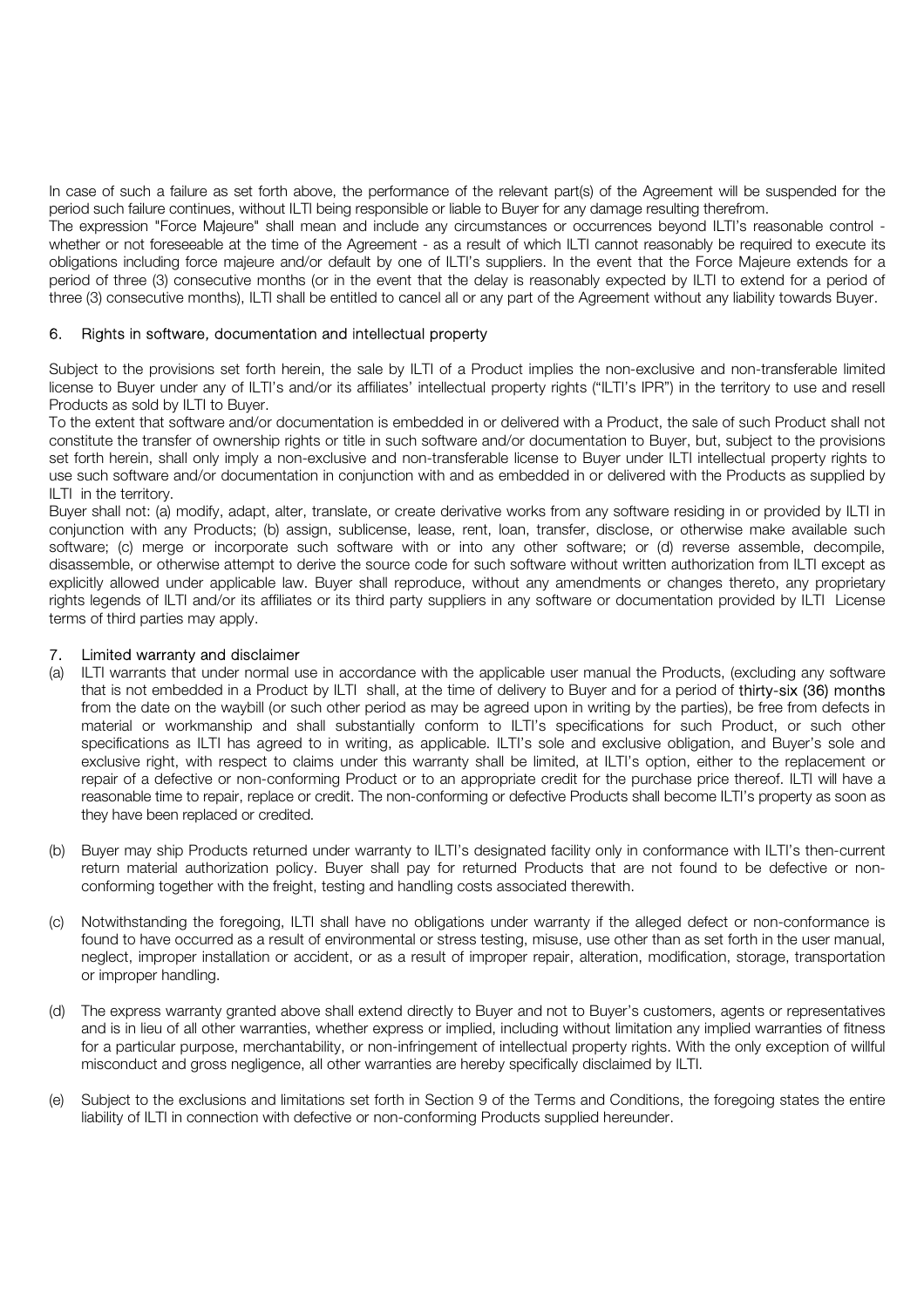## 8. Intellectual property rights indemnity

- (a) ILTI, at its sole expense, shall: (i) defend any legal proceeding brought by a third party against Buyer to the extent that the proceeding includes a claim that any Product as furnished by ILTI under an Agreement directly infringes the claimant's patent, copyright, trademark, or trade secret; and (ii) hold Buyer harmless against damages and costs awarded by final judgment in such proceeding to the extent directly and solely attributable to such infringement.
- (b) With the only exception of willful misconduct and gross negligence, ILTI shall have no obligation or liability to Buyer under Section (a) (1) if ILTI is not: (i) promptly notified in writing of any such claim; (ii) given the sole right to control and direct the investigation, preparation, defense and settlement of such claim, including the selection of counsel; and (iii) given full reasonable assistance and cooperation by Buyer in such investigation, preparation, settlement and defense; (2) if the claim is made after a period of three (3) years from the date of delivery of the Product.
- (c) If any Product is, or in ILTI's opinion is likely to become, the subject of a claim of infringement as referred to under Section 8 (a) above, ILTI shall have the right, without obligation and at its sole option, to: (i) procure for Buyer the right to continue to use or sell the Product; (ii) provide replacement Product, or (iii) modify the Product in such a way as to make the modified Product non-infringing; or (iv) terminate any Agreement to the extent related to such Product.
- (d) Subject to the exclusions and limitations set forth in Section 9 of the Terms and Conditions, the foregoing states ILTI's entire liability and obligation to Buyer and Buyer's sole remedy with respect to any actual or alleged infringement of any intellectual property rights or any other proprietary rights of any kind.

#### 9. Limitation on liability

- (a) WITH THE ONLY EXCEPTION OF WILFUL MISCONDUCT OR GROSS NEGLIGENCE, ILTI SHALL NOT BE LIABLE FOR ANY LOST PROFITS, LOST SAVINGS, LOSS OF REPUTATION, LOSS OF GOODWILL, INDIRECT, INCIDENTAL, PUNITIVE, SPECIAL OR CONSEQUENTIAL DAMAGES ARISING OUT OF OR IN CONNECTION WITH THE AGREEMENT OR THE SALE OF ANY PRODUCTS OR SERVICES BY ILTI OR THE USE THEREOF WHETHER OR NOT SUCH DAMAGES ARE BASED ON TORT, WARRANTY, CONTRACT OR ANY OTHER LEGAL THEORY – EVEN IF ILTI HAS BEEN ADVISED, OR IS AWARE, OF THE POSSIBILITY OF SUCH DAMAGES. ILTI'S AGGREGATE AND CUMULATIVE LIABILITY TOWARDS BUYER UNDER ANY AGREEMENT SHALL NOT EXCEED AN AMOUNT OF TEN PERCENT (10%) OF THE RELATED AGREEMENT.
- (b) Any Buyer's claim for damages must be brought by Buyer within ninety (90) days of the date of the event giving rise to any such claim, and any lawsuit relative to any such claim must be filed within one (1) year of the date of the claim. Any claims that have been brought or filed not in accordance with the preceding sentence are null and void.
- (c) The limitations and exclusions set forth above in this Section 9 shall apply only to the extent permitted by applicable mandatory law.

# 10. Confidentiality

Buyer acknowledges that all technical, commercial and financial data disclosed to Buyer by ILTI and/or its affiliates is the confidential information of ILTI and/or its affiliates. Buyer shall not disclose any such confidential information to any third party and shall not use any such confidential information for any purpose other than as agreed by the parties and in conformance with the purchase transaction contemplated herein.

# 11. Export/Import controls

Buyer understands that certain transactions of ILTI are subject to export control laws and regulations, such as but not limited to the UN, EU and the USA export control laws and regulations ("Export Regulations") which prohibit export or diversion of certain products and technology to certain countries. Any and all obligations of ILTI to export, re-export or transfer Products as well as any technical assistance, training, investments, financial assistance, financing and brokering will be subject in all respects to such Export Regulations and will from time to time govern the license and delivery of Products and technology abroad by persons subject to the jurisdiction of the relevant authorities responsible for such Export Regulations. If the delivery of products, services and/or documentation is subject to the granting of an export or import license by certain governmental authorities or otherwise restricted or prohibited due to export/import control regulations, ILTI may suspend its obligations and the Buyer's/end-user's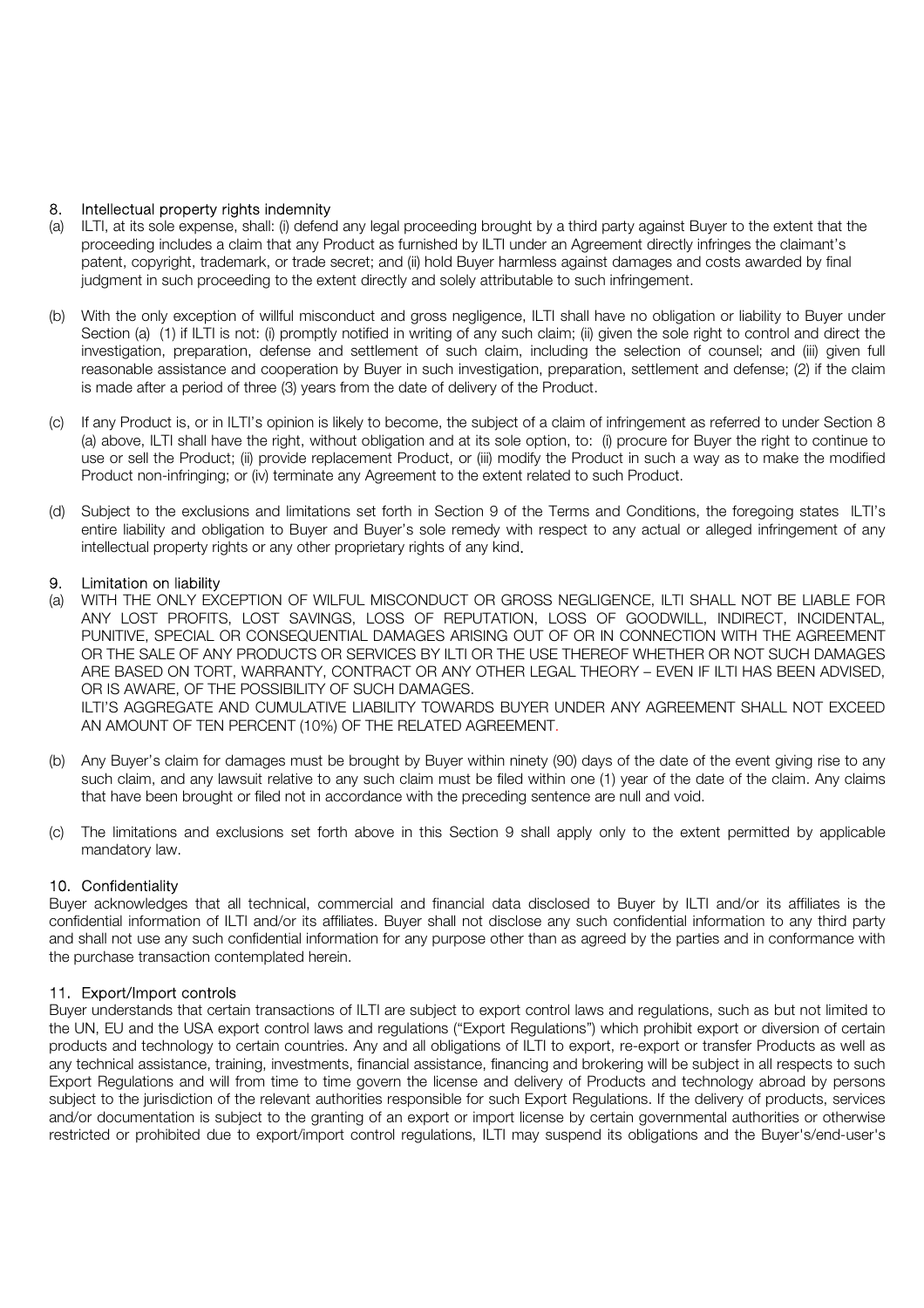rights until such license is granted or for the duration of such restrictions or prohibitions. Furthermore, ILTI may even terminate the relevant order in all cases without incurring any liability towards the Buyer or end-user.

Buyer warrants that it will comply in all respects with the export, re-export and transfer restrictions set forth in such Export Regulations or in export licenses (if any) for every Product supplied to Buyer. Buyer accepts the responsibility to impose all export control restrictions to any third party if the items are transferred or re-exported to third parties. Buyer shall take all actions that may be reasonably necessary to ensure that no customer/purchaser or end-user contravenes such Export Regulations. Buyer shall indemnify ILTI against any and all direct, indirect and punitive damages, loss, costs (including attorneys fees and costs) and other liability arising from claims resulting from Buyer's or its customers' breach or non-compliance with this Section. Buyer acknowledges that the obligations contained in the Agreement shall survive the termination of any agreement of other arrangement under which the products, software or technology was provided to Buyer. In addition, in the event of any conflict in the terms provided in the Agreement with any other document entered into between Buyer and ILTI, Buyer understands that the terms of the Agreement shall control and be binding upon Buyer.

# 12. Assignment and setoff

Buyer shall not assign any rights or obligations under the Agreement without the prior written consent of ILTI. Buyer shall have no right to withhold or reduce any payments or to offset existing and future claims against any payments due for Products sold under the Agreement or under any other agreement that Buyer may have with ILTI or any of its affiliates may have and agrees to pay the amounts hereunder regardless of any claimed offset which may be asserted by Buyer or on its behalf.

# 13. Governing law and forum

All offers, confirmations and Agreements are governed by and construed in accordance with the laws of Italy. All disputes arising out of or in connection with any Agreement shall first be attempted by Buyer and ILTI to be settled through consultation and negotiation in good faith in a spirit of mutual cooperation. All disputes which cannot be resolved amicably shall be submitted to the exclusive jurisdiction of the courts of Milan, Italy, provided that ILTI shall always be permitted to bring any action or proceedings against Buyer in any other court of competent jurisdiction. The United Nations Convention on Contracts for the International Sale of Goods shall not apply to any offer, confirmation or Agreement. Nothing in this Section 13 shall be construed or interpreted as a limitation on either ILTI' or Buyer's right under applicable law for injunctive or other equitable relief or to take any action to safeguard its possibility to have recourse on the other party.

# 14. Breach and termination

Without prejudice to any rights or remedies ILTI may have under the Agreement or at law, ILTI may, by written notice to Buyer, terminate with immediate effect the Agreement or any part thereof, in accordance with the provisions of art. 1456 of the Italian Civil Code, without any liability whatsoever and without excluding the possibility of asking for damages to Buyer, in the following cases:

(a) Buyer violates or breaches:

- i) obligations concerning payment as per art. 3;
- ii) obligations concerning rights in software, documentation and intellectual property as per atr. 6;

iii) obligations concerning confidentiality as per art. 10;

(b) any proceedings in insolvency, bankruptcy (including reorganization) liquidation or winding up are instituted against Buyer, whether filed or instituted by Buyer, voluntary or involuntary, a trustee or receiver is appointed over Buyer, or any assignment is made for the benefit of creditors of Buyer.

Upon occurrence of any of the events referred to above, all payments to be made by Buyer under the Agreement shall become immediately due and payable.

In the event of cancellation, termination or expiration of an Agreement the terms and conditions destined to survive such cancellation, termination or expiration shall so survive.

#### 15. Miscellaneous

(a) In the event that any provision(s) of these Terms and Conditions shall be held invalid or unenforceable by a court of competent jurisdiction or by any future legislative or administrative action, such holding or action shall not negate the validity or enforceability of any other provisions thereof. In the event that any provision of these Terms and Conditions shall finally be determined to be unlawful or unenforceable, such provision shall be deemed severed from these Terms and Conditions, but every other provision shall remain in full force and effect, and in substitution for any such provision held unlawful or unenforceable, there shall be substituted a provision of similar import reflecting the original intent of the clause to the extent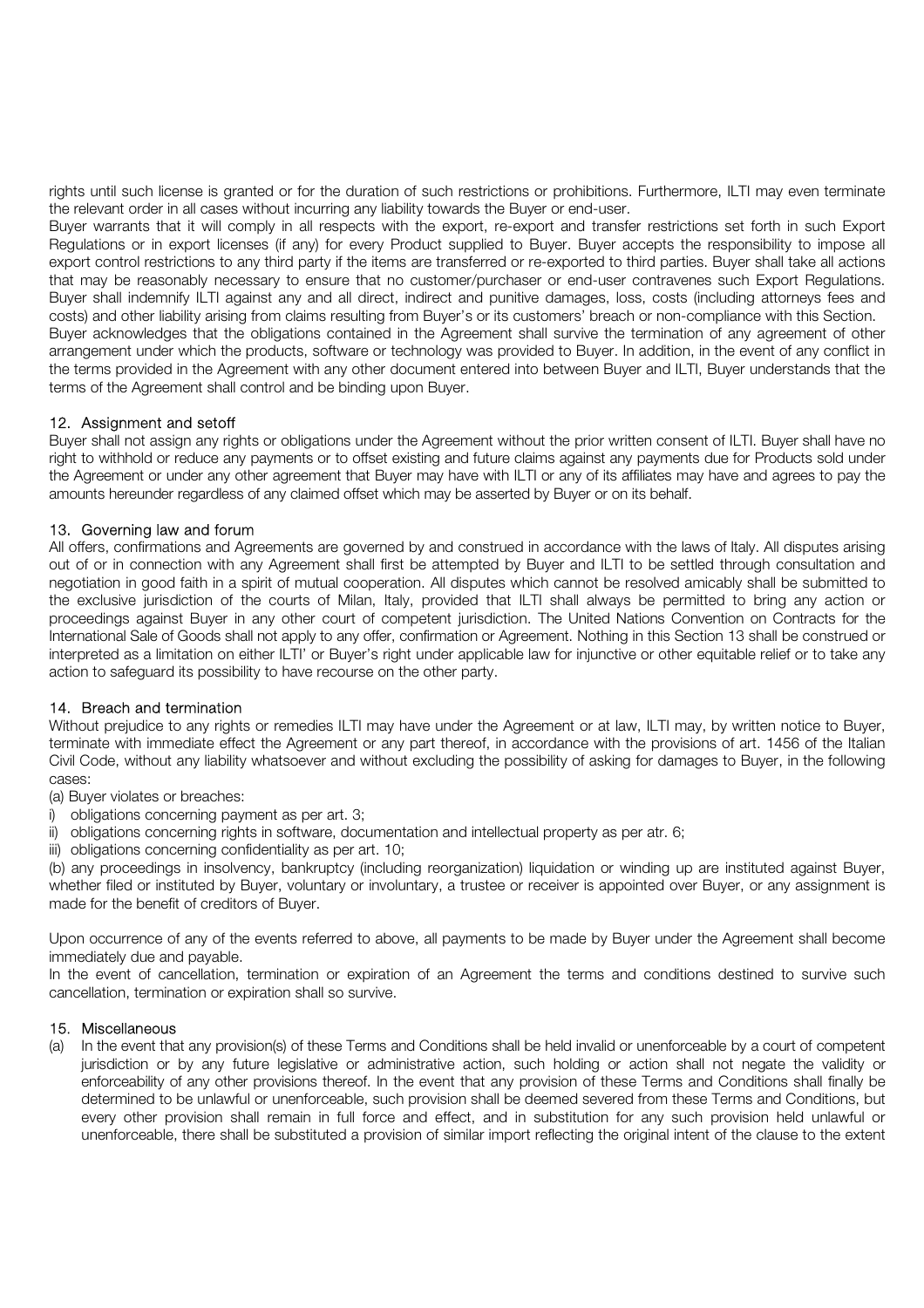permissible under applicable law.

(b) The failure on the part of either party to exercise, or any delay in exercising, any right or remedy arising from the Agreement shall not operate as a waiver thereof; nor shall any single or partial exercise of any right or remedy arising there from preclude any other or future exercise thereof or the exercise of any other right or remedy arising from the Agreement or from any related document or by law.

## 16. Information concerning treatment of personal data, according to Legislative Decree Legislative 30 June 2003, n. 196 (Code of protection of the personal data)

- 1. In the execution of the performances object of the present agreement the ILTI undertakes to treat the personal data in compliance with Legislative Decree 30 June 2003, n. 196 (Code of protection of the personal data).
- 2. In details, the collected data are those identified by ILTI, as well as other information i.e. domiciliation, bank current accounts and trade information, collected by the interested, or via public registers, lists, acts or documents knowable from anyone. The collection of the aforesaid data is necessary in order to accomplish the execution of the contract.
- 3. The above mentioned data will be collected, recorded, reordered and managed from the ILTI by means of every necessary operation, also electronically in order to exercise the rights arising out of the Agreement or to accomplish to the relevant duties. The treatment of the data shall be done via suitable instruments to guarantee safety and confidentiality of data to be treated.
- 4. The personal data could be communicate to people in charge of carrying out proceeds and payments, to bank institutes, to cessionary creditors, to the Public Authorities or Administrations in execution of law order, to the affiliated companies also abroad, to the marketing net and technical assistance, to advisers, lawyers and technicians, as well as IT companies for electronic processors.
- 5. ILTI undertakes to adopt all organizational, physical and logical measures suitable to guarantee, according to their knowledge and to the technical progress for the time being, the maximum reduction of the destruction risks or accidental loss also, non-authorized access, treatment not concurred or not in compliance with the purposes of the collection of the data. ILTI undertakes, moreover, to respect the minimal measures of safety according to Head II of the Code of protection of personal data.
- 6. In relation to the foretold treatments Buyer will have the possibility to exercise the rights pursuant to art. 7 of the Legislative Decree 196/2003 as follows:
	- a) to obtain confirmation of the existence or of its data;
	- b) to obtain the communication in intelligible shape of the data and their origin, as well as the purpose on which the treatment is based;
	- c) to obtain the cancellation, the transformation in anonymous shape or the block of the data obtained not in compliance with the law as well as the up-dating, the correction, or amendment of the data;
	- d) to oppose, for justified reasons, to the treatment of the data, in whole or in part.
- 7. To exercise such rights each Party shall address to person detailed below: ILTI LUCE S.r.l. at Philips s.p.a. ,Via Casati 23, 20052 MONZA – Italy - f.a.o. Privacy Officer at Legal Department, fax +039 0392036713.
- 8. Buyer acknowledges that the treatment of personal data include transfer abroad, also in non EU countries and gives hereby its consent.

In accordance to the provisions set forth in art. 1341, II co. Buyer hereby expressly acknowledges and accepts the following clauses:

- 3 b) and c) Suspension of performance by ILTI;
- 4 e) Delivery and Quantity;
- 5) Force Majeure;
- 6) Rights in software, documentation and intellectual property;
- 7) Limited Warranty and Disclaimer;
- 8) Intellectual Property Rights;
- 9) Limitation of Liability;
- 11) Export/Import controls;